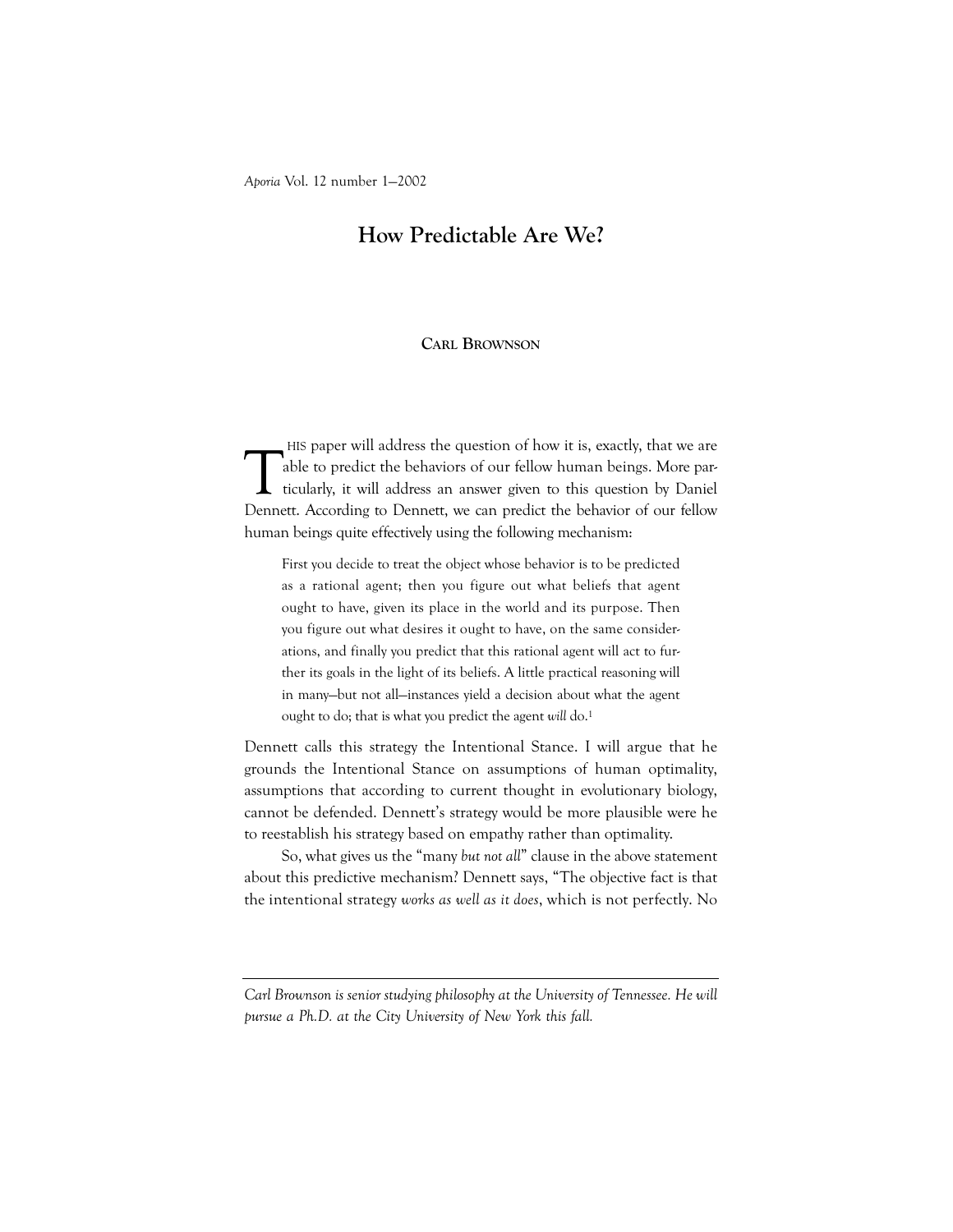one is perfectly rational, perfectly unforgetful, all–observant, or invulnerable to fatigue, malfunction, or design imperfection. This leads inevitably to circumstances beyond the power of the Intentional Strategy to describe."<sup>2</sup> If this strategy works in the manner Dennett claims it does, it would be of interest to find out how often and in what capacity those imperfections in rationality, design, memory, et al., come into play. The usefulness of this predictive mechanism would be proportional in some way to the avoidance of these problems. If this predictive mechanism fails to escape these problems often enough, the usefulness of this strategy will quickly become marginal. Dennett's strategy requires individuals to achieve relative optimality in the above-mentioned categories (rationality, et al.) for his predictive strategy to be of use in predicting human behavior. So why does Dennett think the intentional strategy works "as well as it does"?

The first answer to [this] question of why the intentional strategy works is that evolution has designed human beings to be rational, to believe what they ought to believe and want what they ought to want. The fact that we are products of a long and demanding evolutionary process guarantees that using the intentional strategy on us is a safe bet.<sup>3</sup>

This evolutionary answer, however, illustrates a critical weakness in Dennett's answer, a weakness that he does not seem to acknowledge. This weakness, according to contemporary sentiment in evolutionary biology, undermines the relative effectiveness of Dennett's predictive strategy. According to current trends in evolutionary biology, the assumption that evolution creates optimal systems is not a secure one.

#### I. Evolutionary Biology and the Assumption of Optimality

Certain strands of this contemporary thought can be seen in the work of Steven Gould and Richard Lewontin. Gould and Lewontin relay an anecdote given by a colleague of Herbert Spencer's on the origin of fingerprints:

1 Dennett 17.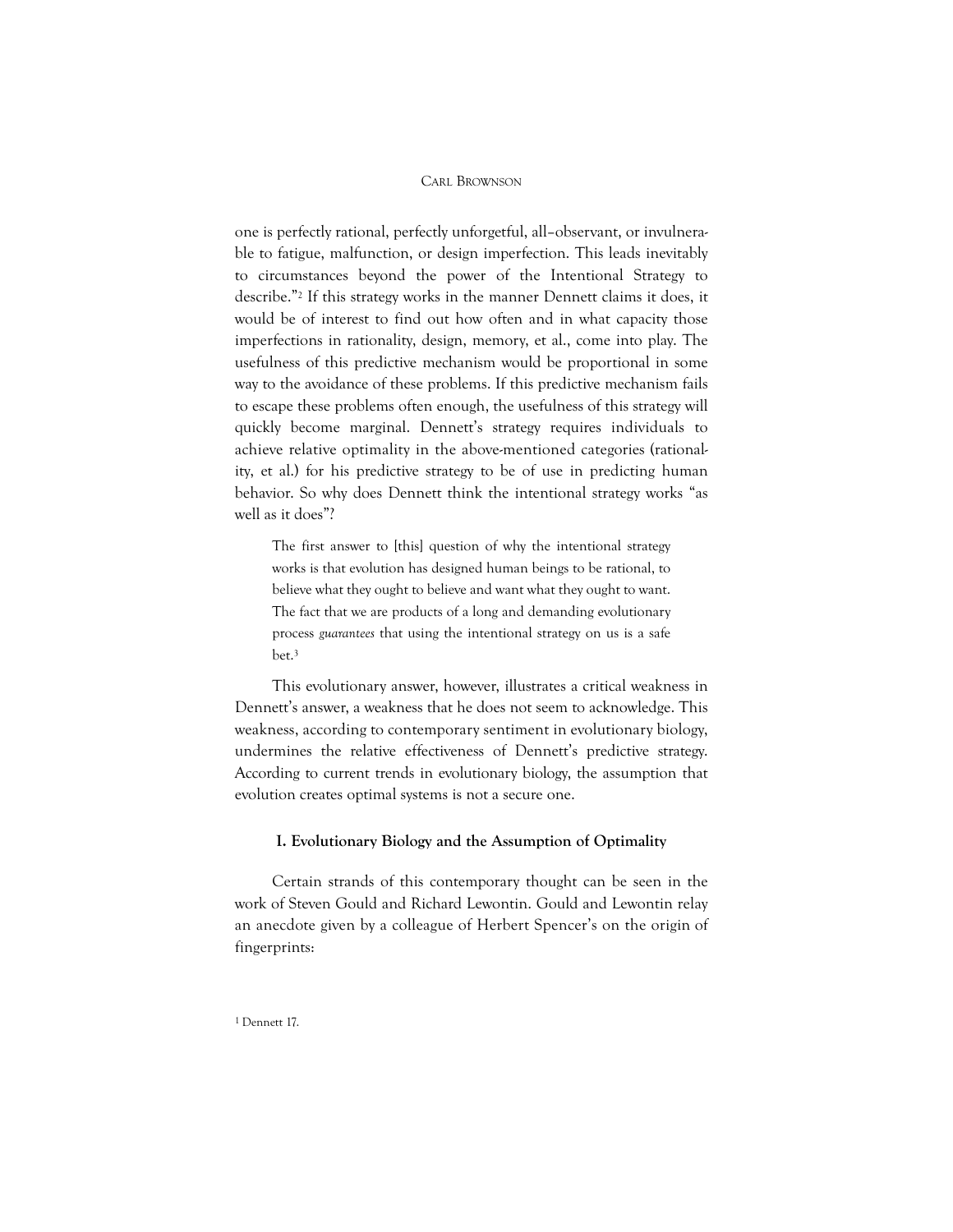It was obvious, he said, that the delicate mouths of the sudorific glands required the protection given to them by the ridges on either side of them, and there from he elaborated a consistent and ingenious hypothesis at great length. I replied that his arguments were beautiful and deserved to be true, but it happened that the mouths of the ducts did not run in the valleys between the crests, but along the crests of the ridges themselves.<sup>4</sup>

This anecdote illustrates that although an adaptive story can be told to explain why a particular feature of an organism exists as it does, it does not follow that the story told is necessarily true. Recently, much has been done to dispel the idea that evolution can be explained simply by telling stories about an all-powerful process of adaptation through natural selection, through which all traits are given their form. We know that other factors do come into play in evolutionary processes, some of which do not concern natural selection at all.

The dismissal of the idea that all evolutionary processes can be explained through the fabrication of stories about an all-powerful selective process leads us to a second, related point, a point upon which much energy has already been spent. Evolutionary processes do not necessarily work to optimize particular traits. This is the case for three reasons:

1) Evolutionary processes are not always powerful enough.

2) Evolutionary processes may not work on a particular trait at all.

3) Even when evolutionary processes do work on a particular trait, they may do so through some mechanism unrelated to natural selection (which is just a particular mechanism of evolution). These other mechanisms will provide no guarantee of optimality.

In response to these claims, Dennett adopts and defends the view generally called adaptationism. Dennett defends this stance in his critical essay in The Intentional Stance, "Intentional Systems in Cognitive Ethology: The Panglossian Paradigm Defended." Dennett's defense of adaptationism rests on the concept that adaptive explanations are necessary for particular traits, because they cannot, in non-adaptive terms, answer important questions regarding the purpose of various traits and characteristics. His defense will be examined here.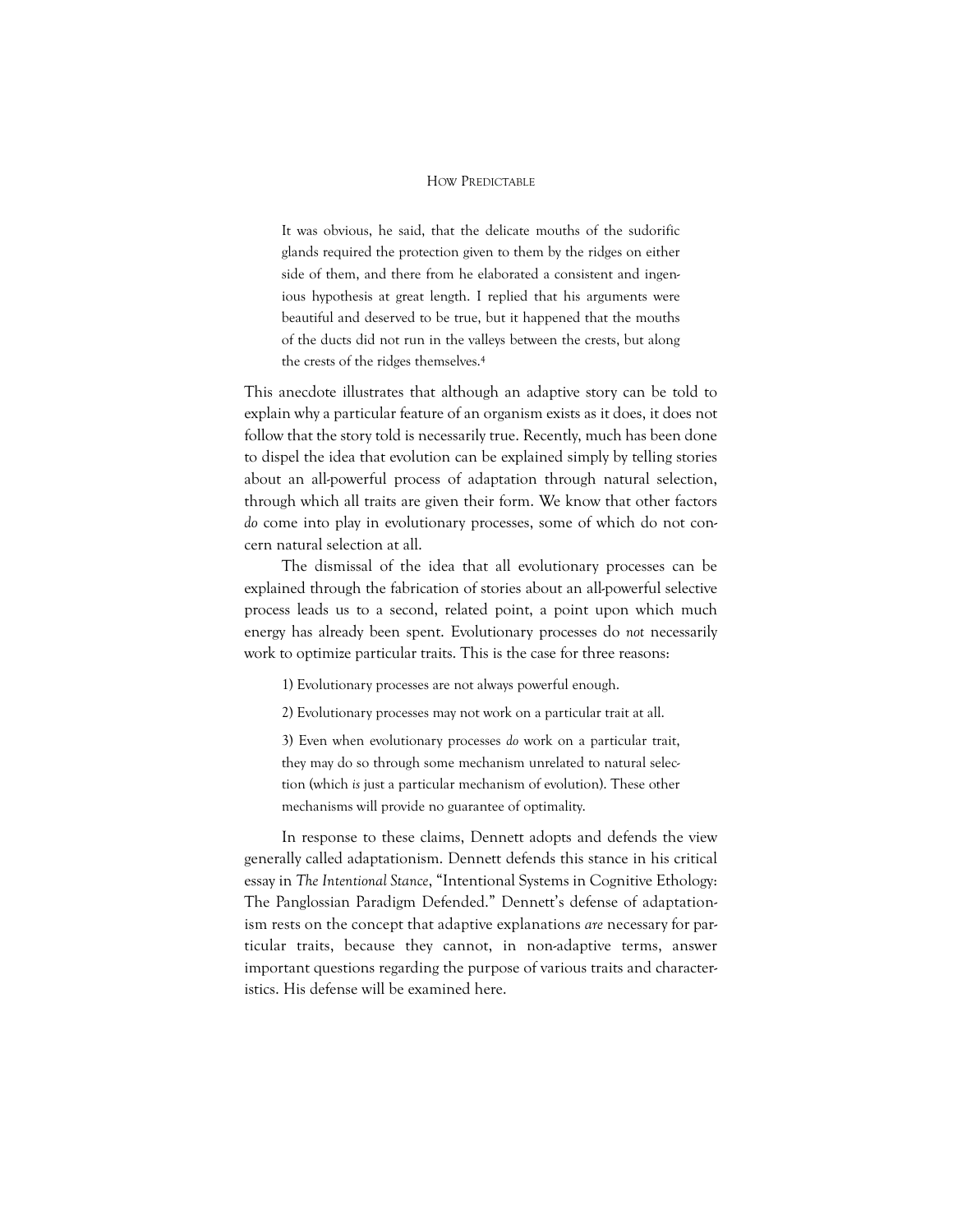Various significant problems arise with adaptationism, particularly in regard to the features of the human mind. One major problem, as suggested above, is that there is empirical evidence that many of the features of the human mind are simply not adaptations. The ability to read is a prime example. Because there was never an episode in the history of humanity when the survival of the species depended on its members' ability to read, reading is not an adaptation. We have brains that developed for other purposes, and only in the last few thousand years were those brains applied to the interpretation of written symbols. This type of function (though they never explicitly mention reading) is what Gould and Lewontin refer to as a 'spandrel'. Spandrels are those features which are "secondary utilization of parts already present for reasons of architecture, development, or history."<sup>5</sup> Nothing can be directly claimed in evolutionary terms about such features' optimality, since these features are not present solely due to their capacity to promote survival. They are essentially present accidentally.

Further, even those features that are historically likely to be adaptations through natural selection can quite often fail to be optimal features in their present utility. For example, humans generally crave fats and sugars. It is very likely that at some point in our history, these cravings were a positive adaptation, as those humans who stored fats and sugars were more likely to survive winters without central heating than those that did not. Therefore, these people would have reproduced and become a majority of the population. Now, however, cravings of (widely available) fats and sugars remain a feature of many humans, in a manner that is far from optimal. Those cravings are, in fact, a leading cause of early death in contemporary (Western) society.

As seen above, certain traits and behaviors may admit or reject adaptive explanations. Explanations concerning the nature of our brains often lead to the same conclusions when subsumed under the adaptationist theory. It seems almost sure that the development of our large brains themselves was an adaptation. We have no idea, though, how they became this

<sup>2</sup> Dennett 28.

<sup>3</sup> Dennett 33, emphasis added.

<sup>4</sup> Gould and Lewontin 88.

<sup>5</sup> Gould and Lewontin 85. They are named 'spandrels' after a certain form of architectural "left-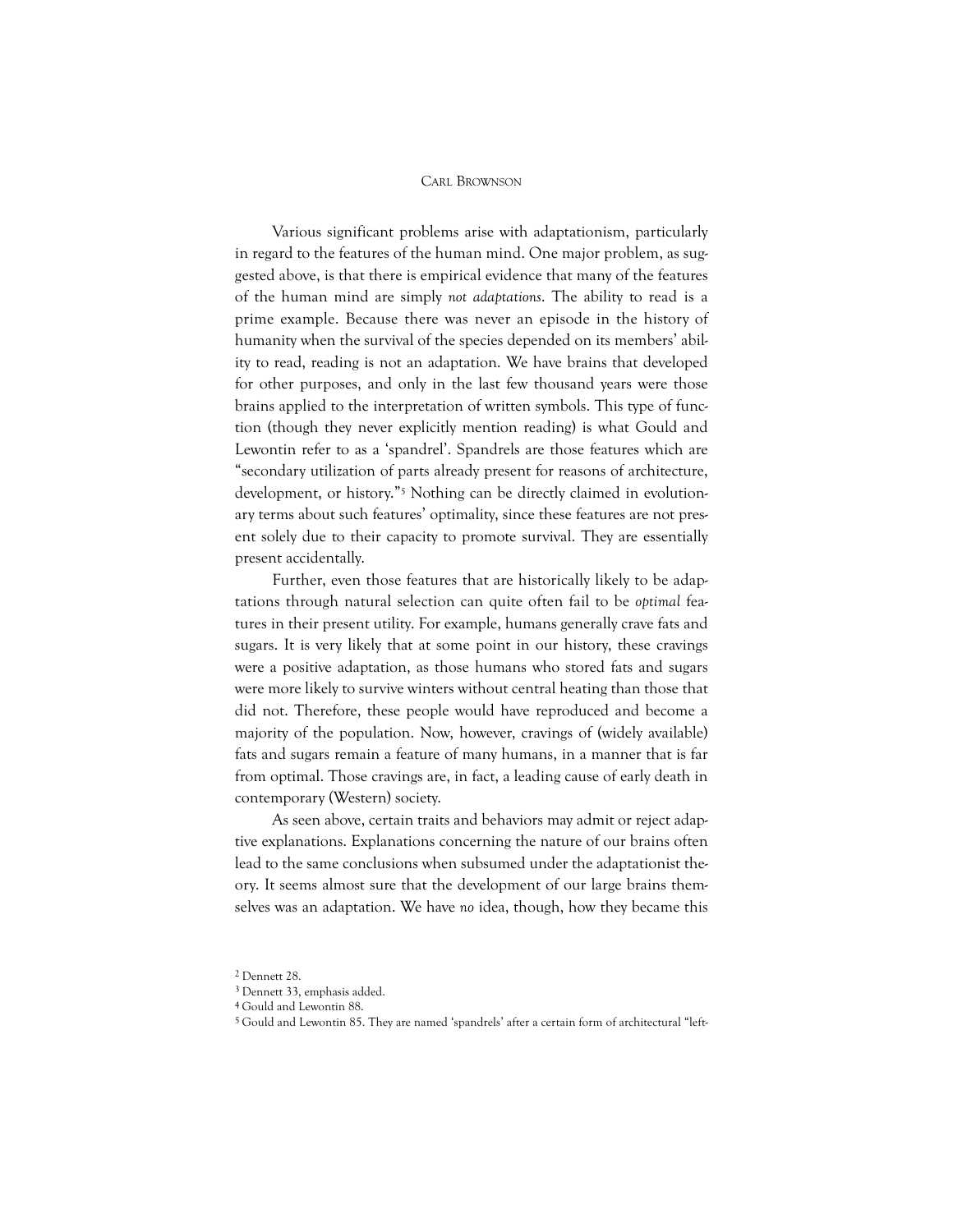large and complex. Similarly, it is likely that particular basic functions such as language and emotional processes were adaptations, but determining exactly how this came about is speculative work at best.<sup>6</sup> Many other functions are even more controversial in origin, and if these likely "spandrels" are not adaptations, then speaking about them in terms of optimality seems impossible, at least from an evolutionary standpoint, and the evolutionary standpoint is the standpoint Dennett takes.

Dennett's particular defense of adaptationism (or, as he calls it in the title of the relevant chapter in The Intentional Stance, "the Panglossian Paradigm")<sup>7</sup> rests on the idea that adaptationism can provide explanations regarding the features of organisms that a non-adaptationist approach cannot. As he puts it, "One has not yet answered the why question posed when one has abstemiously set out the long (and in fact largely inaccessible) history of mutation, predation, reproduction, selection—with no adaptationist gloss. Without the adaptationist gloss, we won't know why."<sup>8</sup> This claim follows an earlier charge of hypocrisy leveled against Gould and Lewontin in which he suggests that they actually are espousing a "recommendation that we should all be more careful and pluralistic adaptationists."<sup>9</sup> Dennett implies that Gould and Lewontin will have to ultimately reject their "adaptationtist view" if their positions are to remain coherent.

In response to Dennett's claim, Gould and Lewontin refer to the set of unsubstantiated adaptive reasons (the "why" questions about traits) as "Telling Stories." Telling stories is problematic for two reasons. First, the method is unfalsifiable: "Since the range of adaptive stories is as wide as our minds are fertile, new stories can always be postulated."<sup>10</sup> Second, stories are often accepted for less than adequate reasons. Plausibility, consistency, and coherence to a pre-established set of beliefs are often enough to merit the acceptance of an adaptive story. If a nonadaptationist approach cannot answer the "why" questions we want

over," in which the primary features of a certain dome leave spaces, or "spandrels." The particularly imaginative artwork on these spandrels might lead the viewer to believe that the spaces were created explicitly for the artwork. In fact, the spaces are first and foremost an architectural byproduct, regardless of their later use.

<sup>6</sup> Sterelny 328–32.

<sup>7</sup> Gould and Lewontin first call adaptationism the Panglossian Paradigm, after Voltaire's Dr.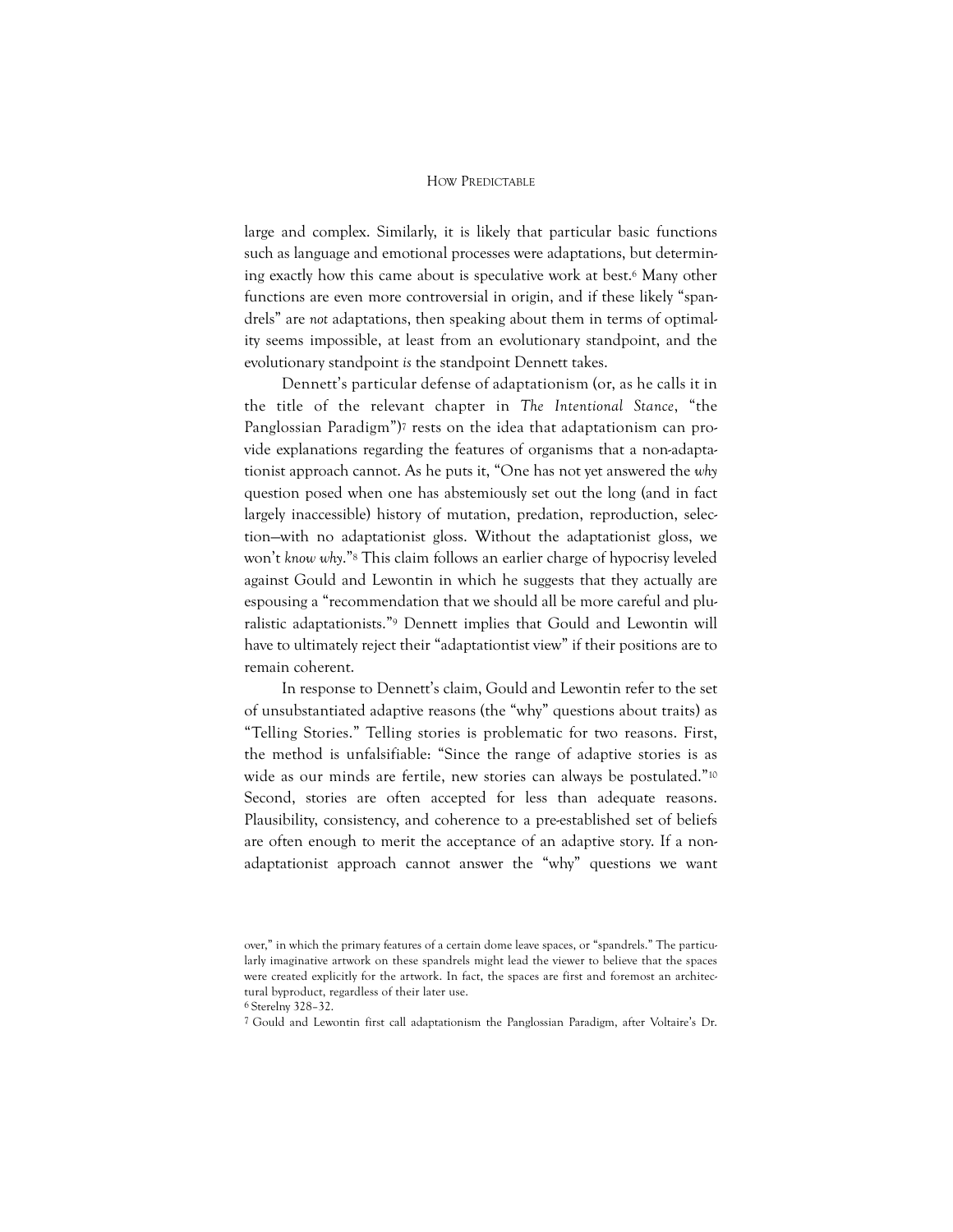answered, then perhaps those questions are just out of our reach at the present time. A non-adaptationist evolutionary pluralist can have plenty of "why" answers, where there are actual good, adaptive, "why" answers; however, if there are no such answers to be found, it is prudent to accept that and avoid "story-telling".

Lacking an all-powerful mechanism of adaptation through a natural selection that acts on every identifiable trait, we lack the optimality that Dennett's predictive strategy needs. Based on adaptionism, Dennett's strategy requires a mechanism that ensures the optimal development of various traits and features. Working sometimes, on some traits, natural selection will not provide such a mechanism. As seen above, the optimality of certain traits (reading, for example) may not be the result of natural selection. The trait(s) remaining as a result of natural selection is not necessarily optimal. Furthermore, numerous essential traits completely escape the influence of natural selection. Thus we see that as the adaptationistic ice becomes increasingly thin, Dennet's predictive strategy begins to lose its support.

#### II. Suboptimal Behavior and the Intentional Stance

Dennett's strategy is based on a third-person perspective. He assumes that "we can see more and better if we start here, now, than if we try some other track."<sup>11</sup> From this perspective, obviously, it is going to be difficult to know exactly what people in the first-person perspective are going to do. Thus, he needs to have some mechanism to get from pure speculation about what people in that first-person perspective believe and desire to what they actually believe and desire. As a result, his method requires the predictor to attribute only those beliefs and desires that the agent "ought to have"; this is the only place where the predictor and the predicted have much chance of meeting on those beliefs and desires. According to Dennett, true believers are the only people with whom this meeting actually occurs. Surely people believe things suboptimally all the time. I will come back to this problem shortly.

Using this mechanism, however, the agents who possess the beliefs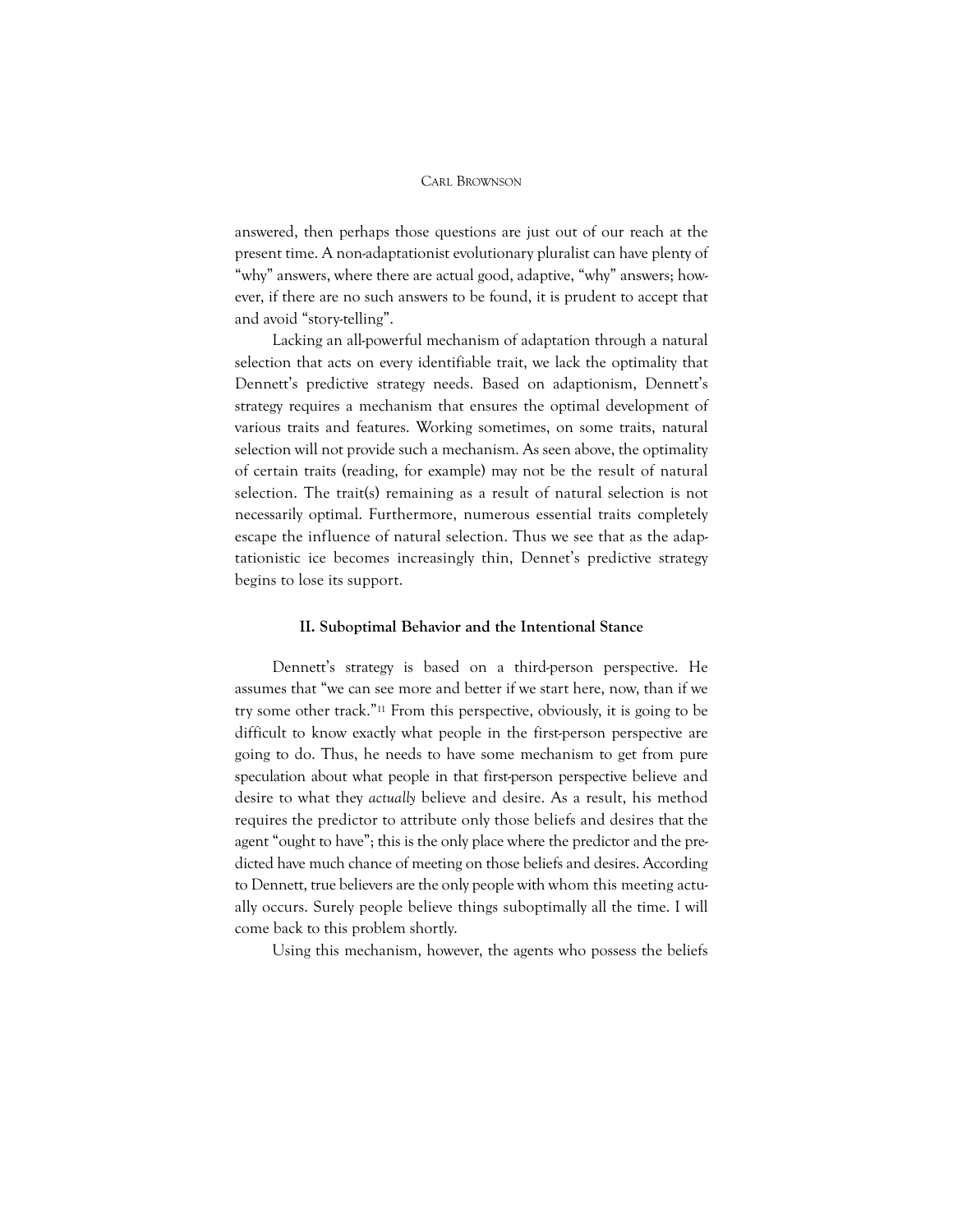they "ought to have" will obviously not meet. Dennett requires a common set of "oughts" between predictors and agents in a large number of situations for his intentional strategy to be of much use. This large common set is provided by a belief that we are optimal, and so will predict each other well enough and behave well enough of the time to guarantee a large number of meetings. As we have seen, however, the evolutionary mechanism on which he relies for that optimality will not necessarily provide it.

What, then, happens to Dennett's strategy when people do behave suboptimally? Stephen Stich posed this problem to Dennett: in particular, the problem of people making mistakes. "If we…trade up," he says, "to the intentional-systems of notions of belief and desire…then we simply would not be able to say all those things we need to say about ourselves and [others] when we deal with each other's idiosyncrasies, shortcomings, and cognitive growth."<sup>12</sup> Dennett's system is a predictive mechanism, and so the response he should give to Stich would be a method through which these failures of optimality in rationality, memory, or cognitive growth could be predicted. Dennett claims, instead, that "such errors, as either malfunctions or the outcomes of misdesign, are unpredictable from the intentional stance." He goes on to say that "there will inevitably be an instability or problematic point in the mere description of such lapses at the intentional system level—at the level at which it is the agent's beliefs and desires that are attributed."<sup>13</sup> The determination of exactly what mistake is made in a case of suboptimal behavior is not easy to come by, and reasons, to name just a few, can include memory failure, irrationality, and inexperience. Thus, Dennett gives us an explanation of why such behavior was suboptimal, after the event, but does not answer how such behavior could have been predicted before the event (he thinks it could not have); and he does not give an answer, potentially as useful, as to why such behavior is unpredictable.

I think that the answer to the latter question can be approached using, in part, another idea that Stich proposes to counter Dennett's intentional strategy. Dennett seems to think that there is some set of ideals that constitute optimally rational, fully in possession of memory, optimally experienced, etc., which intentional systems either approximate or

Pangloss, who was a caricature of Leibniz and his belief that this was "the best of all possible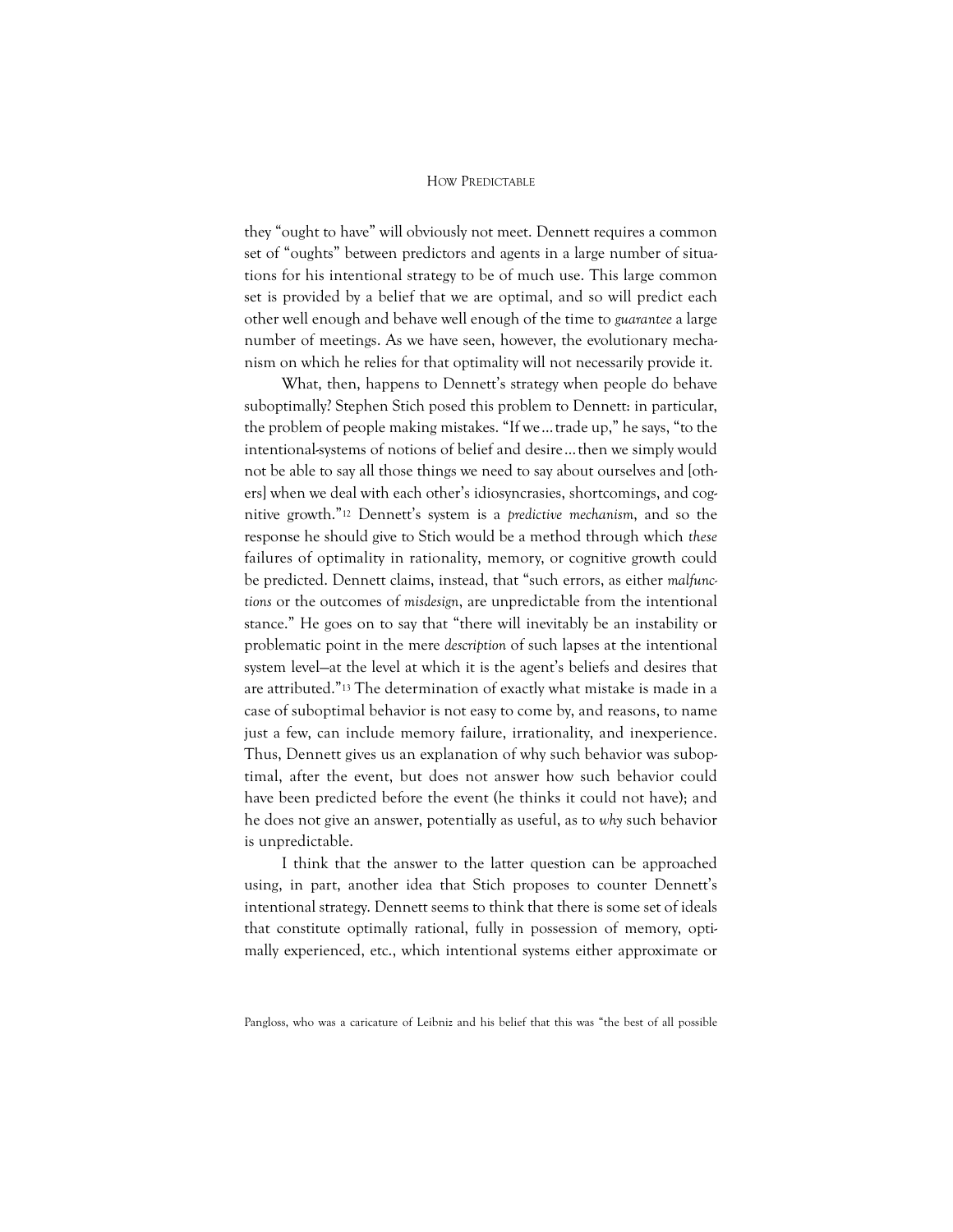do not approximate, and against which such intentional systems can be assessed in terms of that approximation. The question, "What ought this person do in this situation?" is asked relative to that set of ideals. However, Stich proposes that what we are actually asking in that circumstance is, "What would I do if I were in his place?" Stich claims that "the notion of idealized rationality plays no role at all," and that "in ascribing content to belief states we measure others not against an idealized standard but against ourselves."<sup>14</sup> Dennett responds by claiming, "Measuring [someone] against ourselves is measuring against an idealized standard."<sup>15</sup>

There are at least two reasons for dismissing this response. The first is that very little guarantee is given that the "ourselves" being measured against will not fall victim to the unpredictable mistakes that Dennett previously admitted (unavoidably) do exist. The second is that, without a powerful optimizing force (in the form of adaptationism), such mistakes may very well be rampant. However, if we admit this suboptimality into the form of our predictive strategy, we might come a step closer to being able to predict behavior. Since suboptimality is at least an occasionally present feature in the behavior of intentional systems, even if it is not rampant (which it seems, in fact, to be), possible explanations of these sub-optimal behaviors would seem to merit some attention.

#### III. Empathy and the Intentional Stance

By illustrating the weaknesses inherent in Dennett's assumption of optimality—that is, the inability to assume optimality through natural selection—we can also see a possible solution to the problem. I propose that Dennett's predictive strategy, and any predictive strategy for that matter, should be based on the assumption that individuals will not act optimally. As such, the predictive strategy would be directed from the principle of empathy rather than optimality. According to Stich, statements about what an intentional system ought to do actually take the form, "What would I do in that situation?" If we transform this question to say instead, "What would I do in that situation, if I were like him?" we

worlds." This kind of optimality is necessary for Dennett.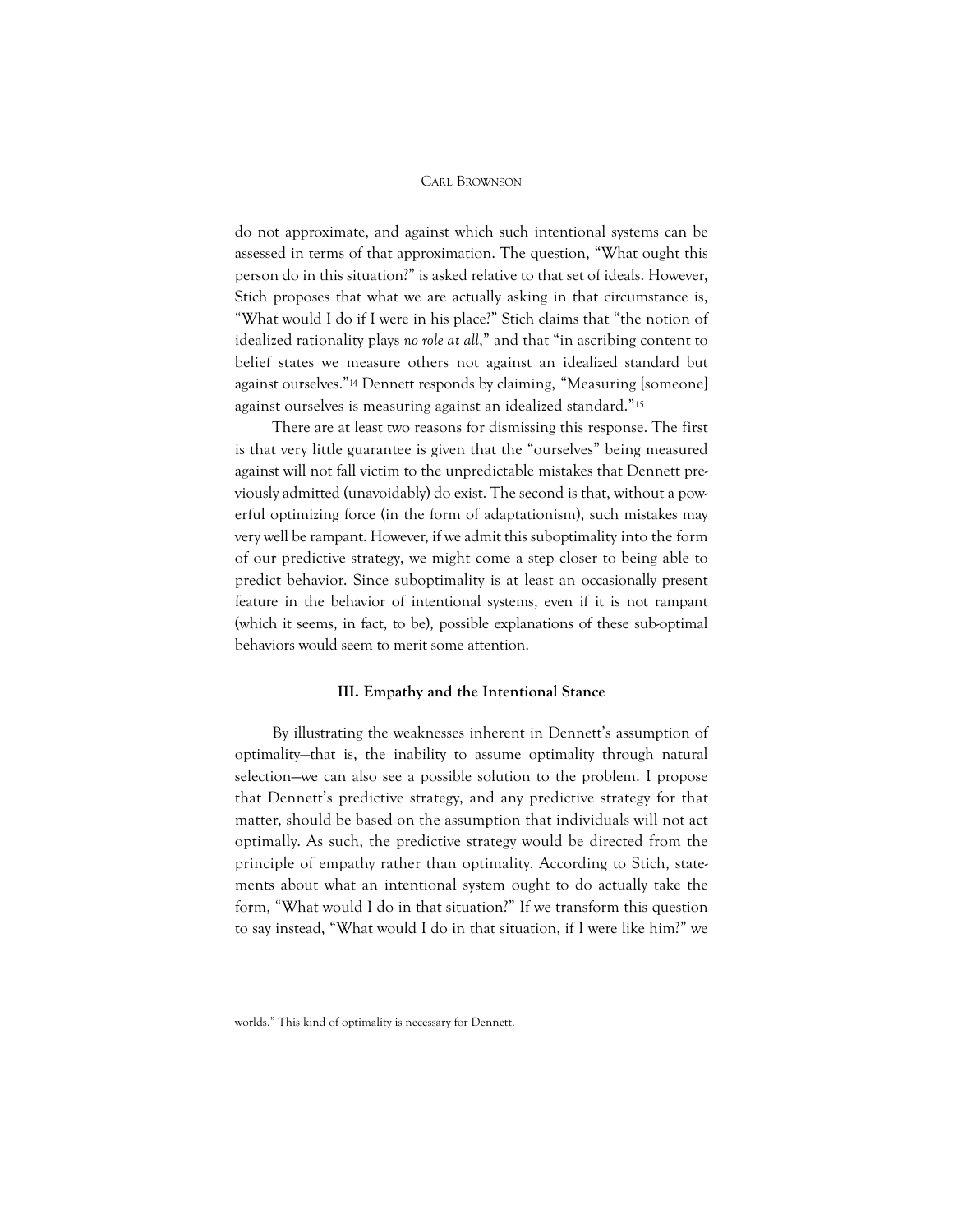- Dennett 267, emphasis added. Dennett 261. Gould and Lewontin 79–81.
- Dennett 7.
- Stich 48.
- Dennett 84.
- Stich as quoted by Dennett 99.
- Dennett 99.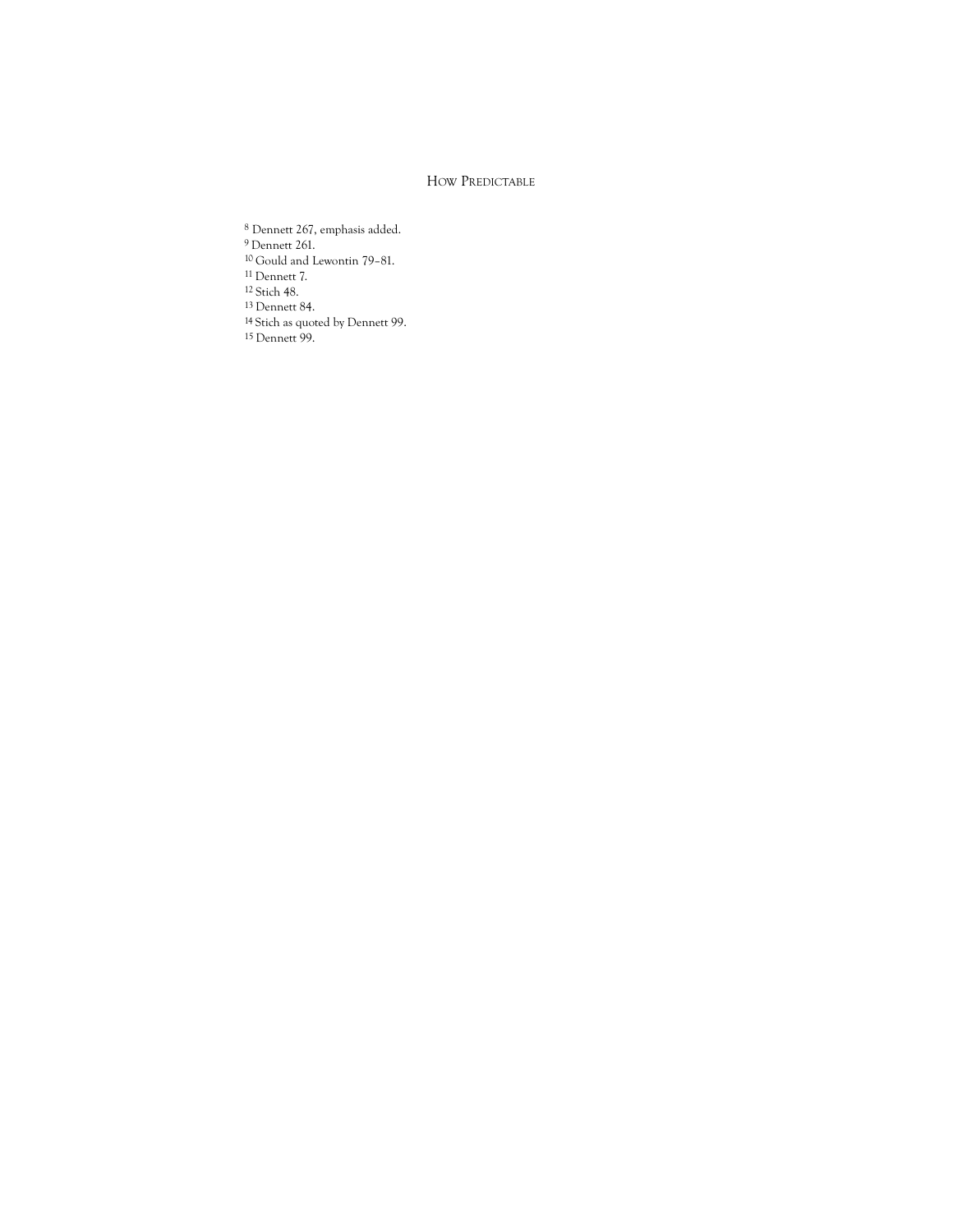might be able to drop assumptions of optimal behavior from the picture entirely. Dennett thinks that suboptimal behavior, although it cannot be predicted, can be described and that it usually is. However, those descriptions of the reasons for suboptimal behavior can be incorporated into the belief-desire attribution structure in appropriate ways. If I were to drive from New Orleans to Los Angeles in one day, and it was important that I made it for a certain meeting, and I was not as attentive as I usually am, etc., then I would fall asleep at the wheel. Therefore, I predict that someone in this situation will fall asleep at the wheel. There seems to be no reason, given the incorporation of this shared set of human sub-optimal characteristics, that sub-optimal behavior should be any less predictable than optimal behavior.

Dennett accepts an optimality-assuming version of an intentional strategy because it works, and it works because people usually behave in optimal ways. The practical reason, however, that the strategy works (when it does work) is not because people approximate optimal levels (as if we could even describe such levels in concrete terms). Rather, it works in those cases because the predicted behaviors match the behaviors performed by the predicted agents. Dennett's strategy works if the predicted people behave in optimal ways. However, even if people do not act optimally, then a predictive strategy may still work if the predictions match the behaviors of the predicted. Those predictions can be reached using a "What would I do in that situation, if I were like him?" question. The behaviors of intentional systems (without the label of optimality) can be predicted based on people's actual beliefs and desires. The burdensome label of "optimal" behavior can, in this case, be discarded.

Discarding the assumption of optimality would seem unavoidable; we are not optimal beings, as evolutionary theory and common sense might indicate. Furthermore, we seem to use the empathetic approach every day, in the same way that Dennett claims that we use the optimal formulation. The idea "I bet that guy's going to fall asleep on the road," or some related sub-optimal prediction, has undoubtedly taken shape at some point in everyone's mind. Taking these bad predictions with the good would require more work—attributing the likely flaws in belief and desire of particular people at particular times is another potentially complex step—but it seems to work as well as the optimal formulation. Every day, based on empathy, we predict the actions of others.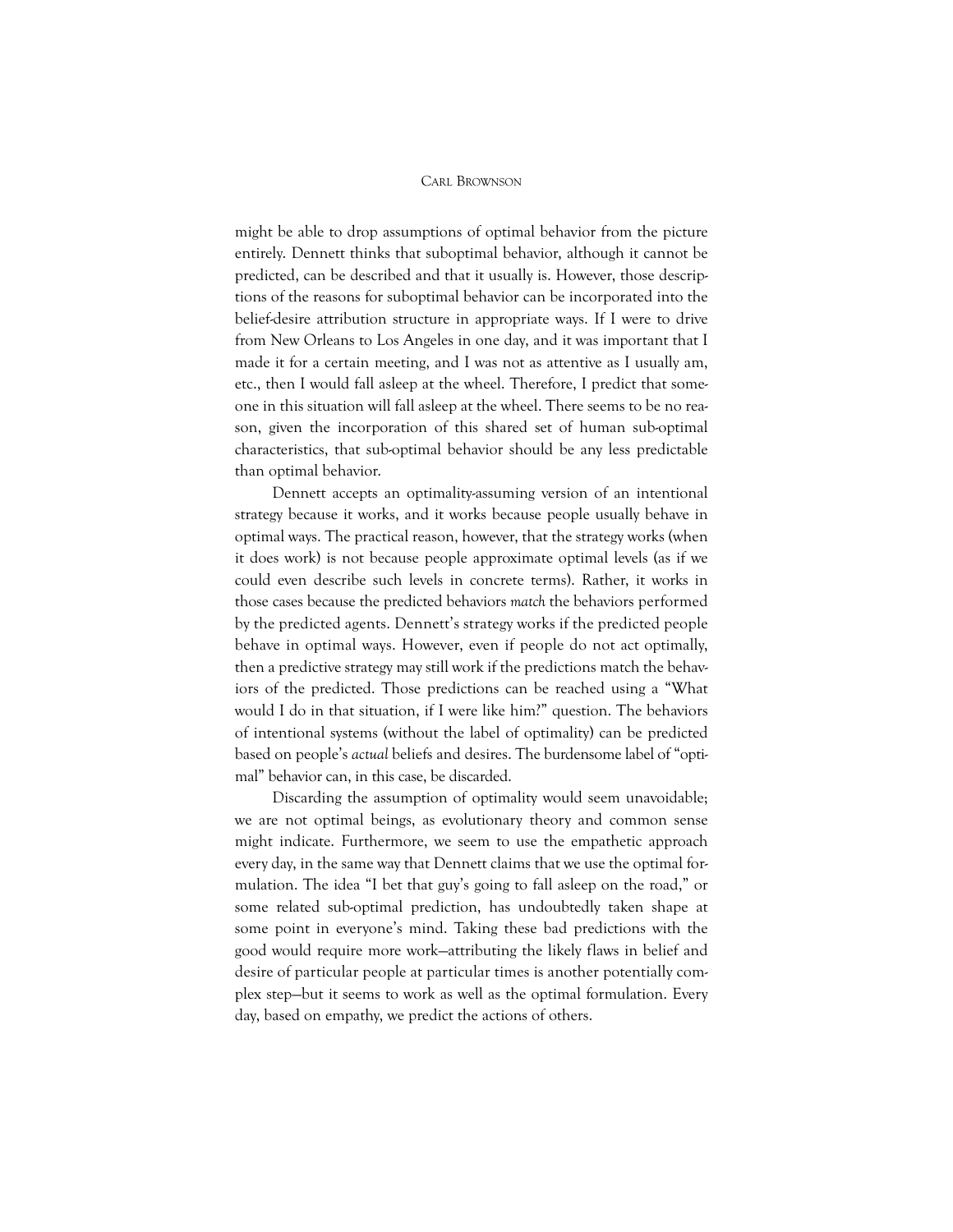Some may continue to think that Dennett's strategy needs his optimality to function, as there would presumably be no starting point for predictions without it. I do not think this is the case, for the reasons stated above. Malfunctions and design imperfections are pervasive in human beings, and there seems to be a large question concerning what optimal people would even look like. Granting that we all share this set of maladies and shortcomings, some empathetic thinking should be able to give us the same starting block that Dennett seeks with his predictions of optimal behavior. The question "What would I do in that situation, if I were like him?" is useful, because to a large extent the predictor will be like the predicted, much more than either one of them will be like an optimal human. For this reason, the empathetic approach gives a better chance for the kind of matching between predicted behavior and actual behavior Dennett needs for his strategy to work than optimality does.

Optimality, then, is a major problem in Dennett's theory. Evolutionary theory would require an adaptationist reading to support optimality, and there are many reasons to reject an adaptationist version of evolutionary theory. Further, an adaptationist reading would require the glossing over of such primary features of our behaviors as reading, given that reading and many other behavioral features are not adaptations but spandrels. Yet many of these behaviors are central and deserve explanation in some terms, if not adaptationist ones. Most importantly, it seems as though intentional predictions can be and often are made accurately using a strategy that does not incorporate optimality at all. For these reasons, I think that Daniel Dennett's Intentional Stance would be stronger without the assumption of optimality.